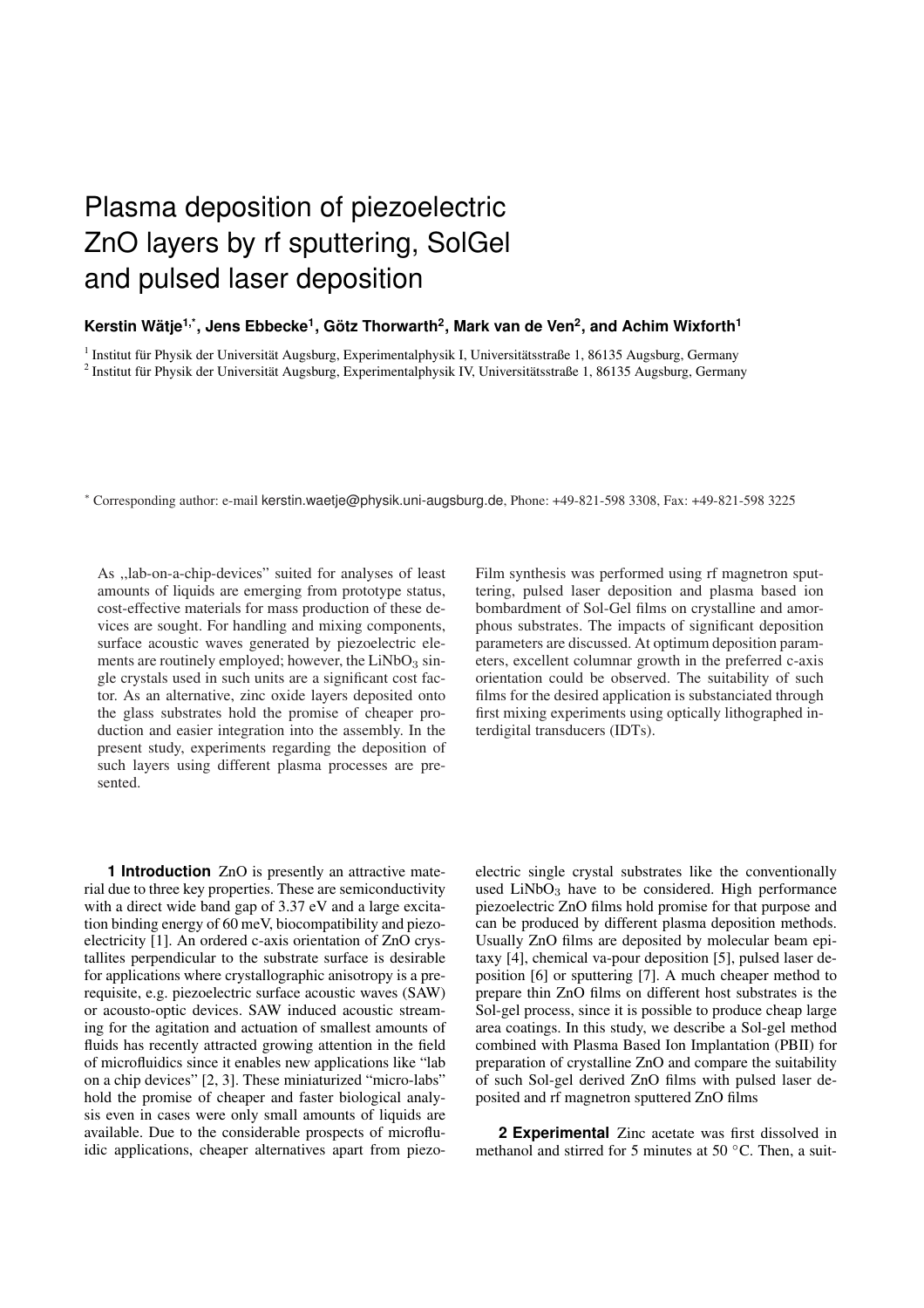able amount of methoxyethylamine (MEA) was added as a stabilisator. After stirring the solution for 0.5 hours at room temperature a homogenous and transparent solution was obtained. After a resting period of 24 hours the resulting concentrations of the solutions varied between 0.6 and 1.6 Zn<sup>+</sup> molar. The substrates were cleaned with acetone and isopropanol in ultrasonic. Films were dipped onto (100) silicon substrates and amorphous glass slides and dried at 60 ◦C for 1 hour. The withdrawal speed varied from 1.5 to  $3.5$  mm s<sup> $-1$ </sup>. Films were dipped up to three times until the desired film thickness was achieved. Afterwards the films were annealed at 150  $\degree$ C to 1000  $\degree$ C for 3 hours in air, to exhale redundant carbon, oxygen and hydrogen from the dipped layer. Ion implantation using  $Ar^{++}$ ,  $H^+$  and  $O^{++}$ followed using a conventional beamline in order to study the effects of ion impingement on layer thicknesses sufficient for analysis.

For comparison, thin ZnO films were also prepared using a radio frequency sputtering system and pulsed laser deposition. The base pressure of the sputtering system was in the range of  $10^{-6}$  mbar and the process took place at a working pressure from  $10^{-3}$  to  $10^{-2}$  mbar in Ar atmosphere. The distance between substrate and ZnO target was 8 cm; rf power varied between 60 and 300 W. The gas flow was varied from 2 to 32 sccm Argon while pressure was kept constant. The deposition took place without a heater. Films were deposited on (100) silicon and amorphous glass slides. The pulsed laser deposition of ZnO was processed in a high vacuum system using a KrF excimer laser (LPX 305i / Lambda Physik) with pulse duration of 25 ns, a repetition rate of 8 Hz and a pulse energy of 575 mJ. The deposition was performed at a base pressure of  $6.0 \cdot 10^{-5}$  mbar and a residual gas pressure during deposition of 0.1 mbar in  $O_2$  atmosphere. The substrate temperature was varied between 450  $\degree$ C and 750  $\degree$ C. Films were ablated on (100) silicon and c-plane sapphire.

All films were characterized by Rutherford backscattering spectroscopy (RBS), elastic recoil detection analysis (ERDA) and energy dispersive X-ray analysis (EDX) to determine the composition of the layers. Structural examinations were performed by X-ray diffraction (XRD), scanning electron microscop (SEM) and transmission electron microscopy (TEM). The film thickness was measured using a surface profilometry system (DekTak 8).

## **3 Results and discussion**

**3.1 SolGel dipped ZnO films** ZnO Sol-gel films were dip coated from different Sol concentrations. Good reproducibility of films was found for a sol concentration of 1.5 molar  $Zn^{+}$  solution. Final thickness of about 121, 180 and 259 nm was obtained for the crystallized films deposited at 1.5, 2.5 and 3.5  $\text{mms}^{-1}$ , respectively. RBS, ERDA and EDX analysis showed suitable compositions of the ZnO layers after annealing at  $\geq 500$  °C, so an annealing temperature of 600 ◦C was selected for further investigations. In a next step, different ions were implanted with different energies into the 600 ◦C annealed layers.



**Figure 1** Diffraction pattern of SolGel dipped ZnO films annealed at 600 °C and implanted by different ions.

X-ray scans (Fig. 1) in Theta-2Theta-Geometry were performed to elucidate the influence of different ion species implanted in Sol-gel layers using a conventional implanter. It can be clearly seen that hydrogen implantation leads to the highest crystalline quality of the ZnO layers. The unimplanted films exhibit no diffraction peaks. As can be recognized in SEM pictures (see Fig. 2) only nanocrystals occur, whose XRD-signal cannot be seen in the diffraction pattern. By implanting ions in Sol-gel dipped films, energy input in collision cascades takes place which can lead to a coalescence of nano crystals. Heavier ions possess higher electronic and nuclear stopping power and so higher energy densities occur. This leads to a higher incorporation of defects and an amorphisation of ZnO films. As expected, argon implanted films show only rudimental diffraction peaks. ZnO layers implanted with oxygen ions exhibit low diffraction peaks and  $H^+$  implanted ZnO films show clear (100), (101) and (002) diffraction peaks, were c-axis orientation seems to be more preferred for lighter ions. In further investigations  $H^+$  ions were implanted into 600 ◦C annealed ZnO films by plasma based ion implantation (PBII) and conventional ion beamline. Hydrogen was selected as ion species because of its comparatively low nuclear energy loss, which limits amorphisation, and its high ion range at PBII voltages, which enables processing of thicker layers. In Fig. 2 three different SEM pictures are shown. The left picture displays an unimplanted ZnO layer with nanocrystallites.  $H^+$  implantation by beamline leads to a coalescence of nanocrystals (middle picture). ZnO films handled with hydrogen PBII from an argon/hydrogen plasma, in contrast, exhibit larger crystals (right picture). However, because of chemical plasma etching in PBII a large part of the ZnO layer is desorbed and so no further film analysis were possible due to the marginal film thick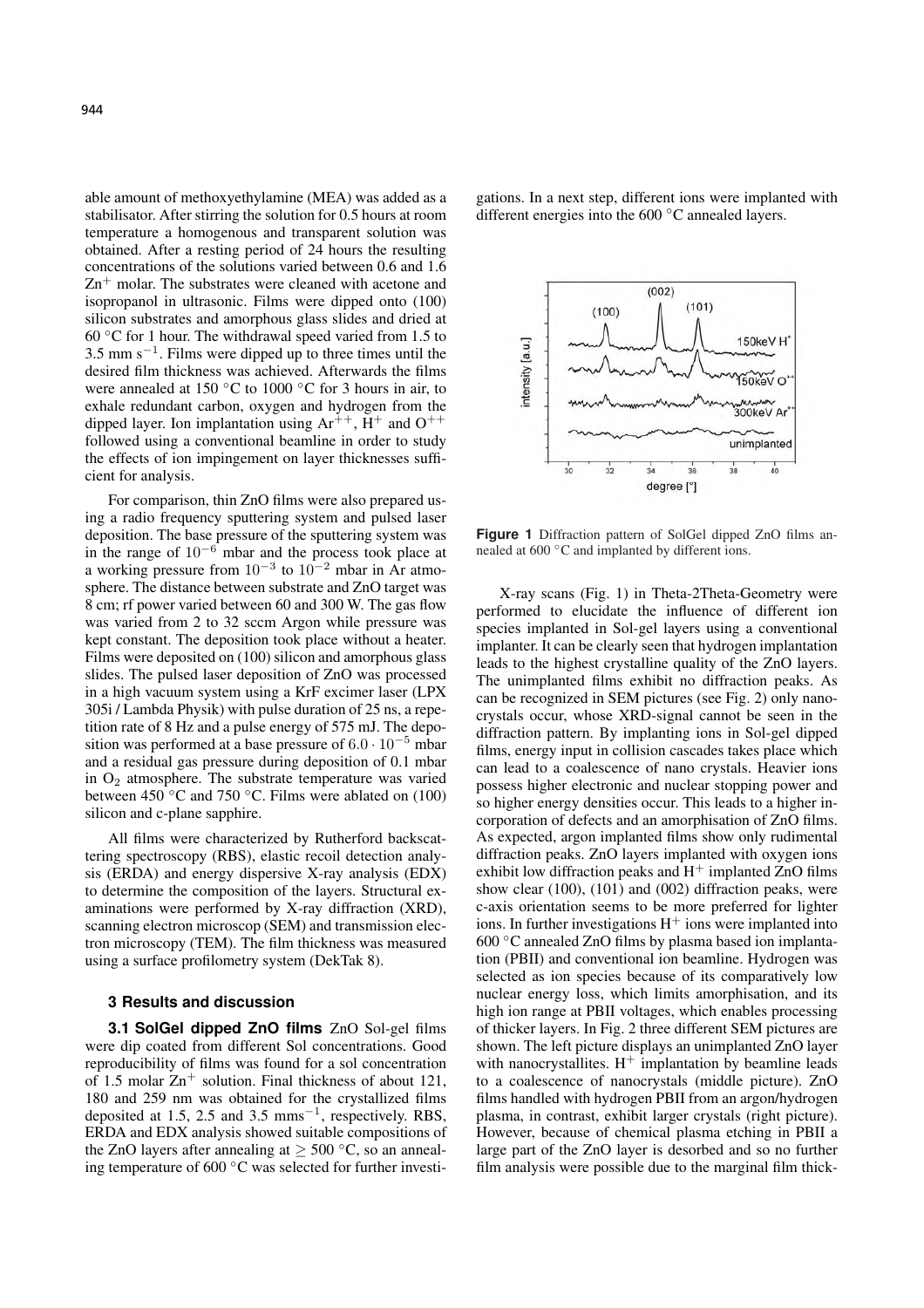ness. Further studies are necessary to limit this effect e.g. by PBII through a metallic grid.



**Figure 2** SEM pictures of an unimplanted ZnO layer (top left), a  $H^+$  ion beam implanted layer (top right) and a  $H^+$  plasma based ion implanted layer (bottom).

**3.2 ZnO films grown with rf magnetron sputtering** ZnO films deposited by rf magnetron sputtering from a pure ZnO target showed excellent stoichiometric qualities with almost no dependence on the sputtering parameters. Structural examinations, however, show a strong dependence on the rf power. Good c-axis orientation, which is necessary for piezoelectric applications, arises with higher rf power because of the occurrence of higher energetic particles in the plasma. Films deposited at 300 W exhibit a maximum relative intensity of the (002) peak and thus are expected to exhibit improved piezoelectric properties. The correlation of sputter parameters, film growth and structural properties can be understood in terms of the Thorthon model  $[8, 9]$ , which describes the growth of sputtered materials in dependence of sputter pressure and substrate temperature. The general statement of this model is that increasing the substrate temperature and decreasing the sputter pressure leads to a more compact and dense film. In our case, the substrate temperature was kept at room temperature, while the correlation of sputter pressure and film quality was subject to further investigation (see Fig. 3).

For these studies, the ZnO films were deposited on amorphous glass slides (left panel) and (100) silicon (right panel) with different gas flow settings, keeping the deposition pressure constant. A higher gas-flow demands a faster pump down and thus contamination decreases. Rf power was kept constant at 300 W and deposition pressure at  $1.0 \times 10^{-2}$  mbar. The thicknesses of all layers were 1.5 μm to rule out the influence of layer thickness. A gas flow of about 20 sccm Argon resulted in a maximum relative intensity of the preferred c-axis peak. Higher gas flow cause smaller intensities as exposure time of the sputtergas declines. ZnO layers deposited on silicon show a shift of the



**Figure 3** XRD pattern of sputtered ZnO films on glass slides with different gas flow (a); cross section TEM image of a sputtered ZnO layer on Si (b).

(002) peak with increasing peak intensity. Because of the lattice mismatch between silicon (100) and ZnO (002) a high intrinsic stress occurs in well orientated ZnO layers. This stress leads to a deviation of the position of the ZnO (002) diffraction peak and therefore is also an indication for high crystalline quality. ZnO layers deposited on amorphous glass slides stay unaffected of a lattice mismatch and exhibit no deviation. In the right picture a cross section TEM image of a sputtered ZnO layer on silicon is displayed. A columnar growth of ZnO is obtained with crystallite sizes of about 200 nm width. These results are in good agreement with X-ray and SEM measurements.

**3.3 ZnO films deposited by PLD** As a third method, ZnO films were also deposited on (100) silicon and c - plane  $Al_2O_3$  as a substrate material by pulsed laser deposition. Depending on the residual  $O<sub>2</sub>$  pressure and substrate temperature during deposition, ZnO films grow with different crystalline qualities. To attain stoichiometric ZnO a residual  $O_2$  pressure of at least 0.1 mbar was found to be necessary. Higher substrate temperatures cause a higher crystalline quality. These results are in good agreement with [10].



**Figure 4** (a) XRD pattern of two ZnO layers produced on Si (100) by PLD with different thickness. The XRD peak of the thinner film is shifted left because of high stress. XRD peak of the thick layer is relaxed, because of a break up of the layer (b) SEM pictures of the thick sallied ZnO layer.